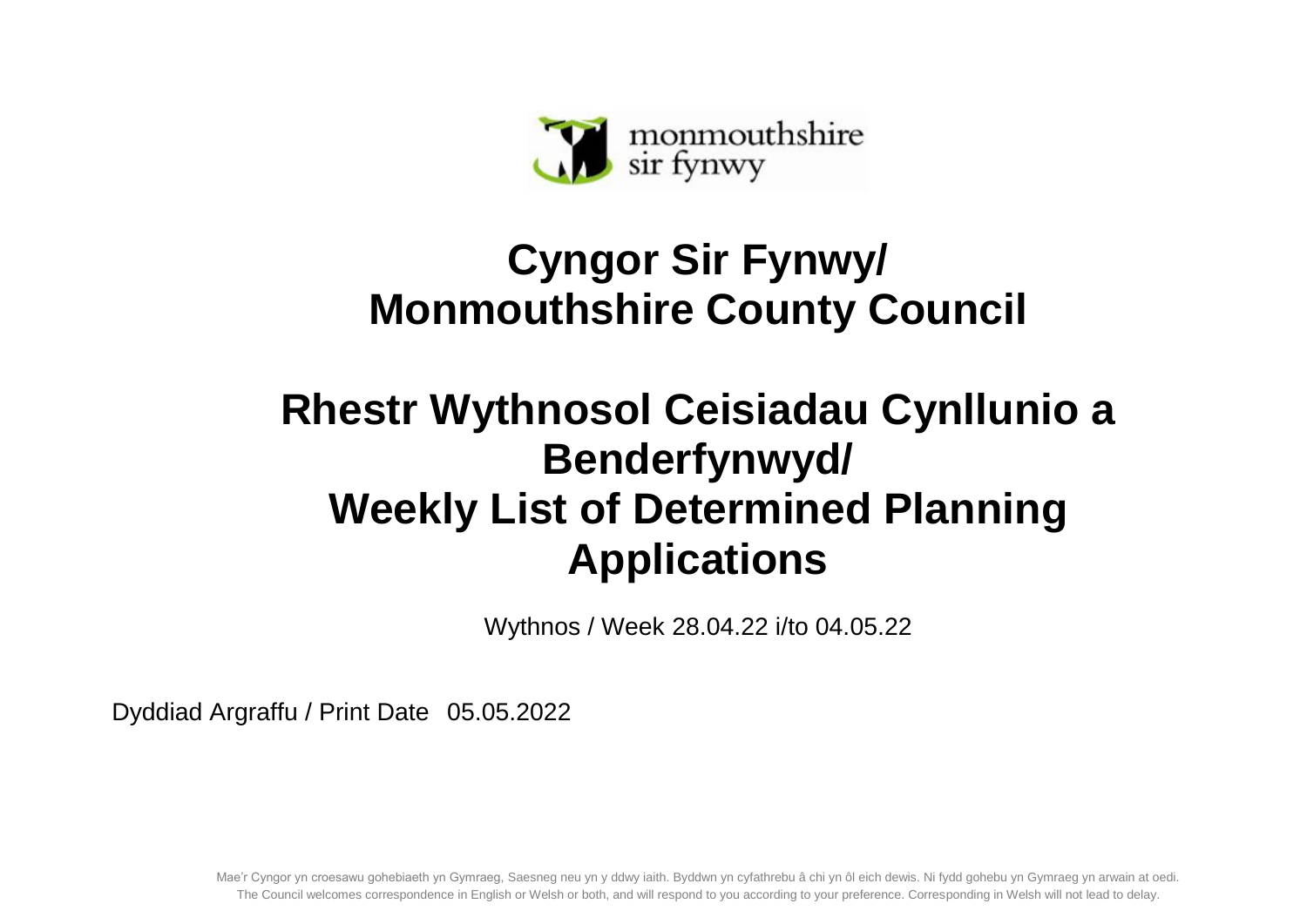| <b>Ward/Ward</b>                                                                   | <b>Rhif Cais/</b><br><b>Application</b><br><b>Number</b> | Disgrifia d o'r<br>Datblygiad/<br><b>Development</b><br><b>Description</b>                                                                                                                                                                                                                                         | <b>Cyfeiriad Safle/</b><br><b>Site Address</b>                                                                           | Penderfyniad/<br><b>Decision</b> | Dyddiad y<br>Penderfyniad/<br><b>Decision Date</b> | Lefel Penderfyniad/<br><b>Decision Level</b> |
|------------------------------------------------------------------------------------|----------------------------------------------------------|--------------------------------------------------------------------------------------------------------------------------------------------------------------------------------------------------------------------------------------------------------------------------------------------------------------------|--------------------------------------------------------------------------------------------------------------------------|----------------------------------|----------------------------------------------------|----------------------------------------------|
| <b>Llanover</b><br>Plwyf/ Parish:<br>Llanarth<br>Community<br>Council              | DM/2022/00195                                            | Replacement of a UPVC<br>conservatory with a new<br>side kitchen extension.                                                                                                                                                                                                                                        | Mill House<br>B4233 The White<br>Swan To Trothy<br><b>Bridge</b><br>Llanfapley<br>Monmouthshire<br>NP78SN                | Approve                          | 29.04.2022                                         | <b>Delegated Officer</b>                     |
| <b>Llanbadoc</b><br>Plwyf/ Parish:<br><b>Gwehelog Fawr</b><br>Community<br>Council | DM/2021/00165                                            | Discharge of conditions<br>3, 4, 6 and 7 from<br>planning consent<br>DM/2020/00992.                                                                                                                                                                                                                                | Cwm Cayo Farm<br>Abergavenny Road<br>Llancayo<br>Usk<br>Monmouthshire<br><b>NP15 1HU</b>                                 | Approve                          | 29.04.2022                                         | <b>Delegated Officer</b>                     |
| Raglan<br>Plwyf/ Parish:<br>Raglan<br>Community<br>Council                         | DM/2021/00964                                            | Non-Material<br>Amendment of planning<br>consent DM/2019/02052<br>to allow for changes to<br>widths of pathways to<br>comply with fire<br>regulations, inclusion of<br>a new pathway, re-<br>orientation and re-<br>positioning of holiday<br>pods, change in pod<br>foundations and<br>inclusion of solar panels. | Raglan Parc Lodge<br><b>Golf Club</b><br><b>Station Road</b><br>Raglan<br><b>Usk</b><br>Monmouthshire<br><b>NP15 2ER</b> | Approve                          | 29.04.2022                                         | <b>Delegated Officer</b>                     |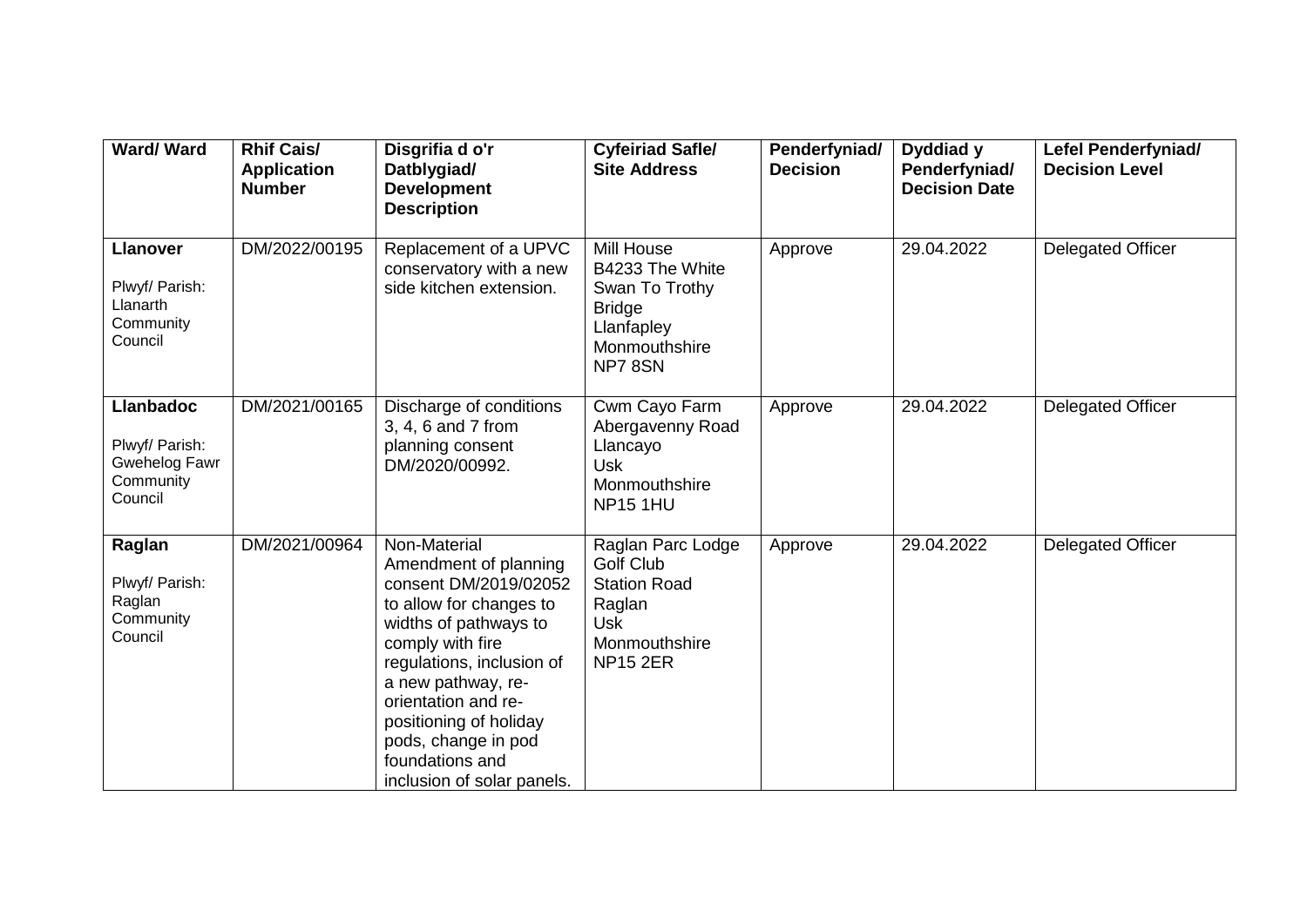| Raglan<br>Plwyf/ Parish:<br>Raglan<br>Community<br>Council                                           | DM/2022/00266 | To erect a ground mount<br>PV Solar Panel array in<br>our field.                                                                                                                                      | Mardy Barn<br><b>Llandenny Road</b><br>Llandenny<br><b>Usk</b><br>Monmouthshire<br><b>NP15 1DN</b>                  | Approve | 29.04.2022 | <b>Delegated Officer</b> |
|------------------------------------------------------------------------------------------------------|---------------|-------------------------------------------------------------------------------------------------------------------------------------------------------------------------------------------------------|---------------------------------------------------------------------------------------------------------------------|---------|------------|--------------------------|
| <b>Trellech</b><br><b>United</b><br>Plwyf/ Parish:<br><b>Trellech United</b><br>Community<br>Council | DM/2021/01005 | Proposed extension and<br>alterations to existing<br>cottage and<br>refurbishment of<br>adjacent cider mill<br>including the conversion<br>of the first floor into a<br>home office/guest<br>bedroom. | Fern Bank<br>Whitebrook<br>Monmouth<br>Monmouthshire<br><b>NP25 4TT</b>                                             | Approve | 29.04.2022 | Delegated Officer        |
| <b>Trellech</b><br><b>United</b><br>Plwyf/ Parish:<br><b>Trellech United</b><br>Community<br>Council | DM/2021/01097 | Proposed extension and<br>alterations to existing<br>cottage and<br>refurbishment of<br>adjacent cider mill<br>including the conversion<br>of the first floor into a<br>home office/guest<br>bedroom. | Fern Bank<br>Hoop Road To<br><b>Pilstone House</b><br>Whitebrook<br>Monmouth<br>Monmouthshire<br><b>NP25 4TT</b>    | Approve | 29.04.2022 | <b>Delegated Officer</b> |
| <b>Trellech</b><br><b>United</b><br>Plwyf/ Parish:<br><b>Trellech United</b><br>Community<br>Council | DM/2022/00323 | Alterations to existing<br>windows and internal<br>reconfiguration.                                                                                                                                   | Mill Cottage<br>Hoop Road To<br><b>Pilstone House</b><br>Whitebrook<br>Monmouth<br>Monmouthshire<br><b>NP25 4TX</b> | Approve | 29.04.2022 | <b>Delegated Officer</b> |
| <b>Trellech</b><br><b>United</b><br>Plwyf/ Parish:                                                   | DM/2022/00417 | Installation of 10no solar<br>panels onto south-facing<br>garage roof.                                                                                                                                | The Lodge<br><b>Babington Close</b><br>Trellech<br>Monmouthshire                                                    | Approve | 04.05.2022 | <b>Delegated Officer</b> |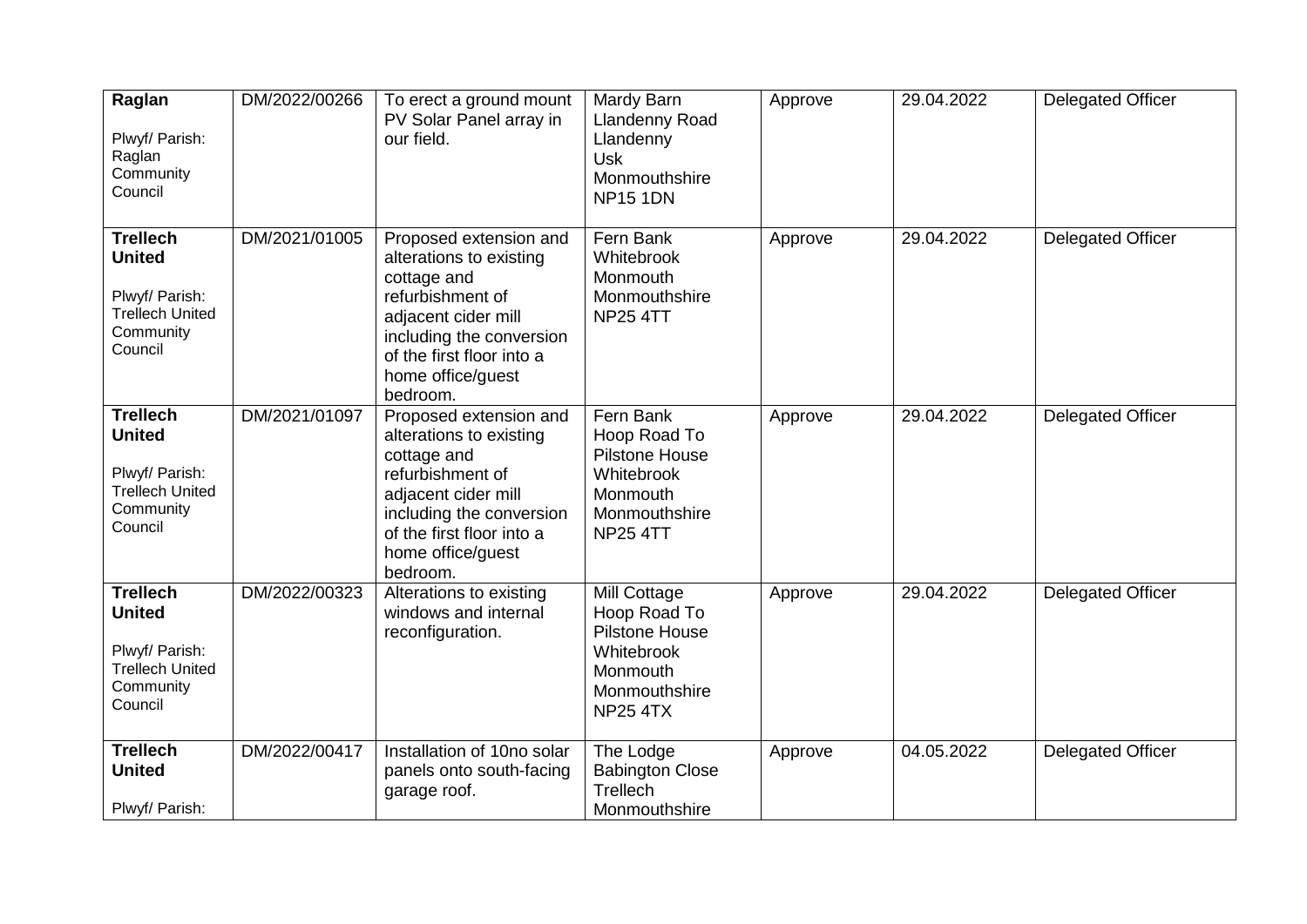| <b>Trellech United</b><br>Community                                                                             |               |                                                                                                                                                                                                                                                                                                               | <b>NP25 4SD</b>                                                                                                            |         |            |                          |
|-----------------------------------------------------------------------------------------------------------------|---------------|---------------------------------------------------------------------------------------------------------------------------------------------------------------------------------------------------------------------------------------------------------------------------------------------------------------|----------------------------------------------------------------------------------------------------------------------------|---------|------------|--------------------------|
| Council<br><b>Trellech</b><br><b>United</b><br>Plwyf/ Parish:<br><b>Trellech United</b><br>Community<br>Council | DM/2022/00444 | Install a new patio door<br>to the side elevation<br>(east). Install a new patio<br>door to the rear elevation<br>(north). Install a new<br>patio in the rear garden<br>adjacent the new patio<br>doors and draining onto<br>the surrounding<br>permeable garden<br>surface within the<br>existing curtilage. | Yew Tree Cottage<br><b>Chapel Road</b><br>Whitelye<br>Trellech<br><b>NP16 6NP</b>                                          | Approve | 04.05.2022 | <b>Delegated Officer</b> |
| <b>Usk</b><br>Plwyf/ Parish:<br>Usk Town<br>Council                                                             | DM/2022/00348 | Use former Household<br>and Waste Recycling<br>Centre (H.W.R.C) for<br>occasional markets,<br>three times a month and<br>occasional community<br>events.                                                                                                                                                      | <b>Usk Former</b><br>H.W.R.C<br>North Car Park<br><b>Maryport Street</b><br><b>Usk</b><br><b>NP15 1AB</b>                  | Approve | 03.05.2022 | <b>Delegated Officer</b> |
| <b>St Arvans</b><br>Plwyf/ Parish:<br>St Arvans<br>Community<br>Council                                         | DM/2022/00075 | <b>Discharge of Conditions</b><br>3 (Samples of the<br>proposed external<br>finishes) 8 (Proposed<br>Site Sections and levels),<br>10 (Construction<br>Environmental<br>Management Plan), 12<br>(Ecological Method<br>Statement) for planning<br>Decision DM/2019/00727<br>and DM/2022/00250.                 | Unit 1<br>New Barn<br>Workshops<br><b>Tintern Road</b><br><b>St Arvans</b><br>Chepstow<br>Monmouthshire<br><b>NP16 6HE</b> | Approve | 29.04.2022 | <b>Delegated Officer</b> |
| <b>St Arvans</b><br>Plwyf/ Parish:<br>Tintern                                                                   | DM/2022/00436 | Installation of a Tintern<br>sign panel and railway<br>signal to harmonise with                                                                                                                                                                                                                               | Abbey Mill<br><b>Tintern Bridge</b><br>Tintern                                                                             | Approve | 29.04.2022 | <b>Delegated Officer</b> |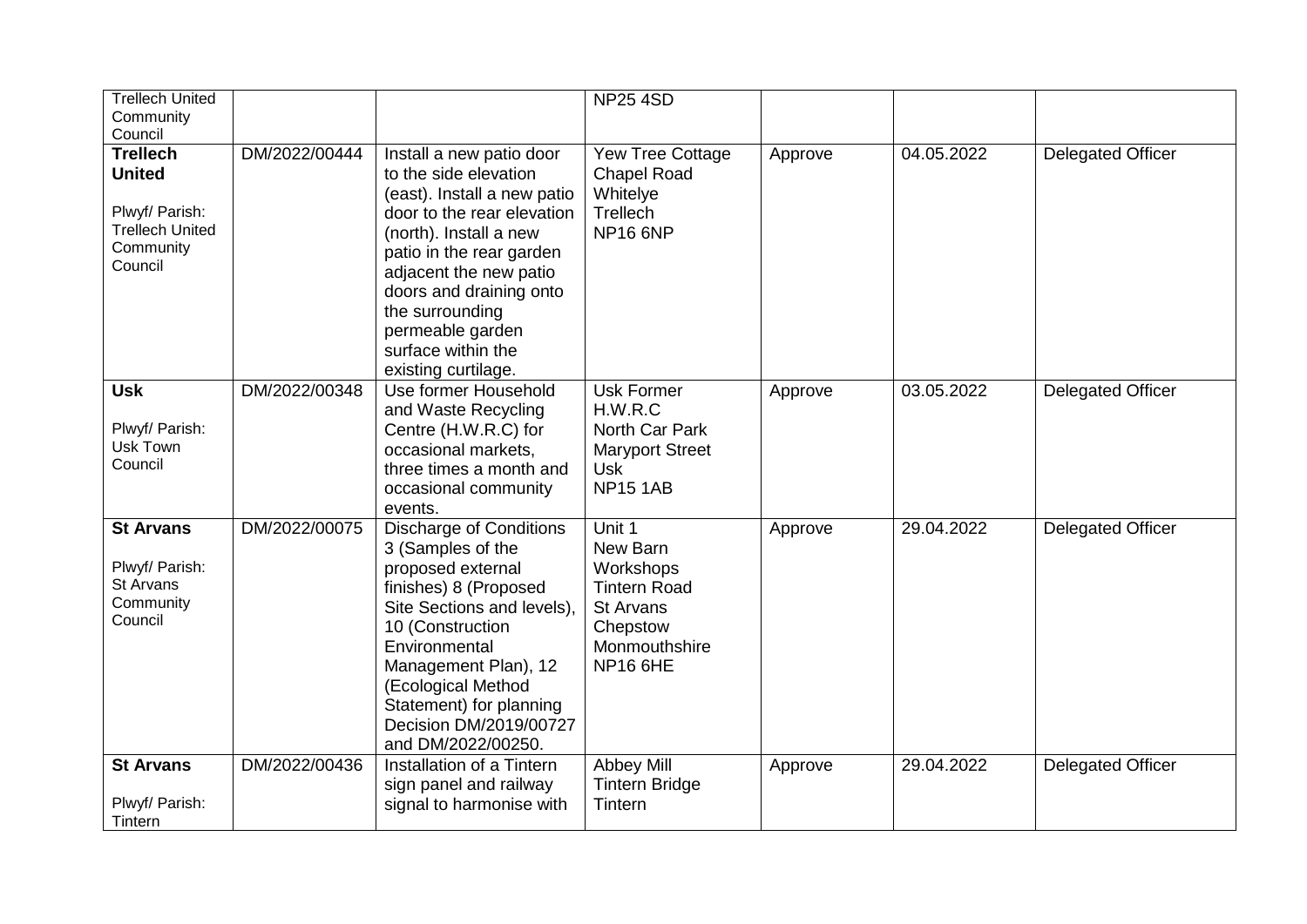| Community<br>Council                                                                  |               | wire works bridge and<br>Wye Valley Greenway<br>cycle path running along<br>the route of the former<br>Wye Valley Railway to                                                                                                                                                                                       | Monmouthshire<br><b>NP16 6SE</b>                                                                           |         |            |                          |
|---------------------------------------------------------------------------------------|---------------|--------------------------------------------------------------------------------------------------------------------------------------------------------------------------------------------------------------------------------------------------------------------------------------------------------------------|------------------------------------------------------------------------------------------------------------|---------|------------|--------------------------|
| <b>Caerwent</b><br>Plwyf/ Parish:<br>Caerwent<br>Community<br>Council                 | DM/2022/00279 | Tintern.<br>Erection of an eco toilet<br>to the rear of the church.<br>The site is currently<br>occupied by a derelict<br>shed which would be<br>demolished. Access path<br>for disabled access<br>would also be required<br>from the porch to the<br>rear of the church<br>following the external<br>church wall. | St Brigids Church<br>St Bride's Road<br><b>St Brides</b><br>Netherwent<br>Monmouthshire<br><b>NP26 3AT</b> | Approve | 04.05.2022 | <b>Delegated Officer</b> |
| <b>St Marys</b><br>Plwyf/ Parish:<br>Chepstow Town<br>Council                         | DM/2022/00500 | Will require change of<br>use from 'Sui generis' to<br>class B8 for light storage<br>and distribution.                                                                                                                                                                                                             | Unit 5<br>Hanbury House<br><b>Welsh Street</b><br>Chepstow<br>Monmouthshire<br><b>NP16 5LL</b>             | Approve | 29.04.2022 | <b>Delegated Officer</b> |
| <b>St</b><br><b>Christophers</b><br>Plwyf/ Parish:<br>Chepstow Town<br>Council        | DM/2022/00442 | Garden shed.                                                                                                                                                                                                                                                                                                       | 15 Camp Road<br><b>Bulwark</b><br>Chepstow<br><b>NP165QT</b>                                               | Approve | 04.05.2022 | <b>Delegated Officer</b> |
| <b>Caldicot</b><br><b>Castle</b><br>Plwyf/ Parish:<br><b>Caldicot Town</b><br>Council | DM/2022/00124 | Erect fence.                                                                                                                                                                                                                                                                                                       | 17 Grove Gardens<br>Caldicot<br>Monmouthshire<br><b>NP264GY</b>                                            | Refuse  | 04.05.2022 | <b>Delegated Officer</b> |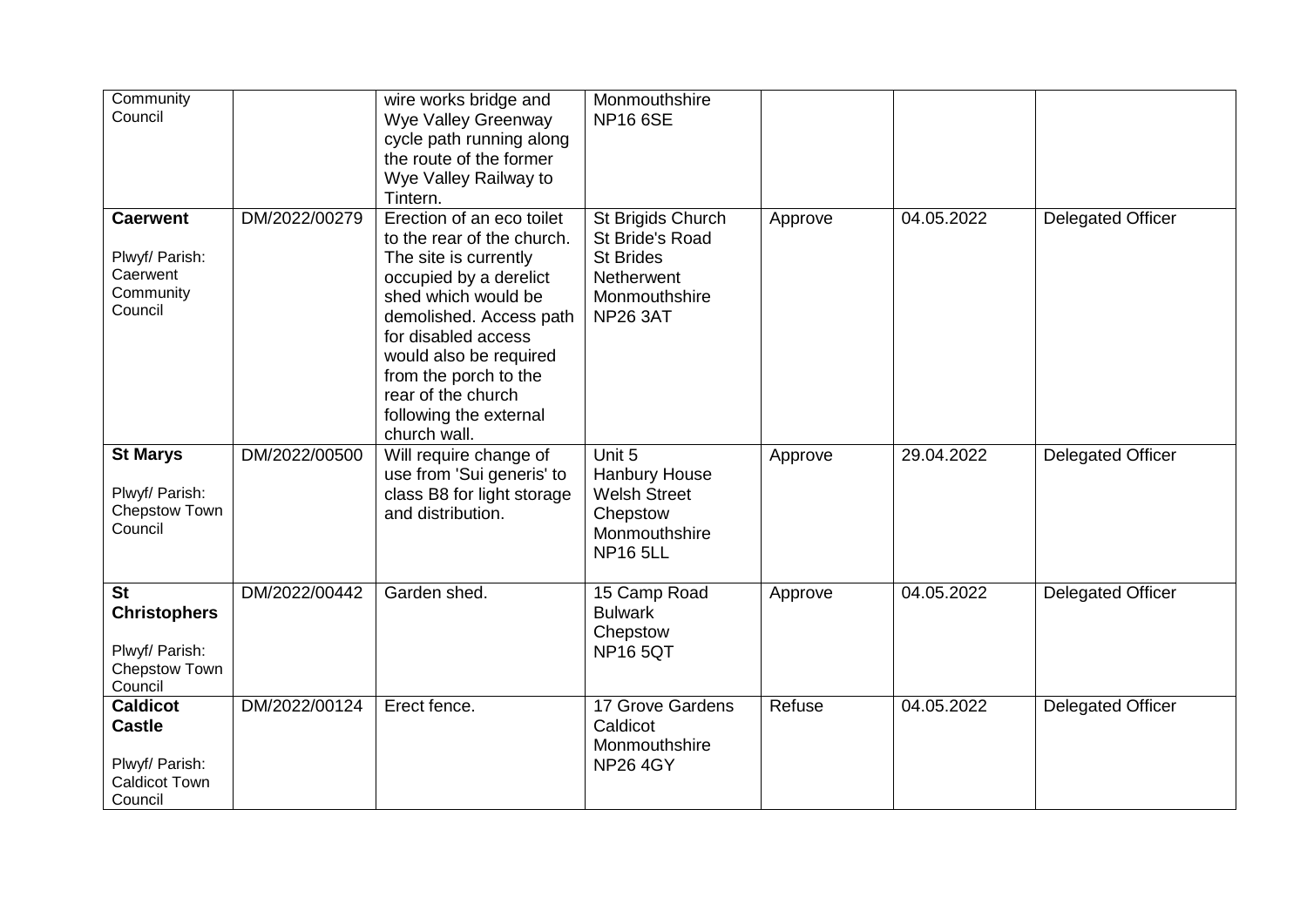| <b>Caldicot</b><br><b>Castle</b><br>Plwyf/ Parish:<br><b>Caldicot Town</b><br>Council | DM/2022/00578 | Rear single storey<br>extension.                                                                                                 | 7 Heol Towy<br>Caldicot<br>Monmouthshire<br>NP26 4PH                                                                                 | Approve | 29.04.2022 | <b>Delegated Officer</b> |
|---------------------------------------------------------------------------------------|---------------|----------------------------------------------------------------------------------------------------------------------------------|--------------------------------------------------------------------------------------------------------------------------------------|---------|------------|--------------------------|
| <b>Devauden</b><br>Plwyf/ Parish:<br>Devauden<br>Community<br>Council                 | DM/2022/00380 | Erection of single storey<br>building to form a home<br>gym.                                                                     | <b>Corner Cottage</b><br>Gethley Road To<br>Devauden Court<br>Killgwrrwg<br>Devauden<br>Chepstow<br>Monmouthshire<br><b>NP16 6PL</b> | Approve | 04.05.2022 | Delegated Officer        |
| <b>Drybridge</b><br>Plwyf/ Parish:<br>Monmouth<br><b>Town Council</b>                 | DM/2021/01890 | Single storey side<br>extension & pergola.<br>Proposed garden shed.                                                              | 13 Chippenhamgate<br><b>Street</b><br>Monmouth<br>Monmouthshire<br><b>NP25 3DH</b>                                                   | Approve | 29.04.2022 | Delegated Officer        |
| <b>Drybridge</b><br>Plwyf/ Parish:<br>Monmouth<br><b>Town Council</b>                 | DM/2021/01891 | Single storey side<br>extension & pergola.<br>Proposed garden shed.                                                              | 13 Chippenhamgate<br><b>Street</b><br>Monmouth<br>Monmouthshire<br><b>NP25 3DH</b>                                                   | Approve | 29.04.2022 | <b>Delegated Officer</b> |
| <b>Grofield</b><br>Plwyf/ Parish:<br>Abergavenny<br><b>Town Council</b>               | DM/2022/00412 | Proposed rear extension,<br>alterations, garden room<br>and balcony.                                                             | 114 Merthyr Road<br>Abergavenny<br>Monmouthshire<br>NP7 5DF                                                                          | Approve | 03.05.2022 | <b>Delegated Officer</b> |
| <b>The Elms</b><br>Plwyf/ Parish:<br>Magor With<br>Undy<br>Community                  | DM/2022/00017 | The application proposes<br>to create a front kitchen<br>extension as well as two<br>vertical gabled<br>extensions perpendicular | 8 The Orchard<br>Church Road<br>Undy<br>Caldicot<br>Monmouthshire                                                                    | Approve | 04.05.2022 | Delegated Officer        |